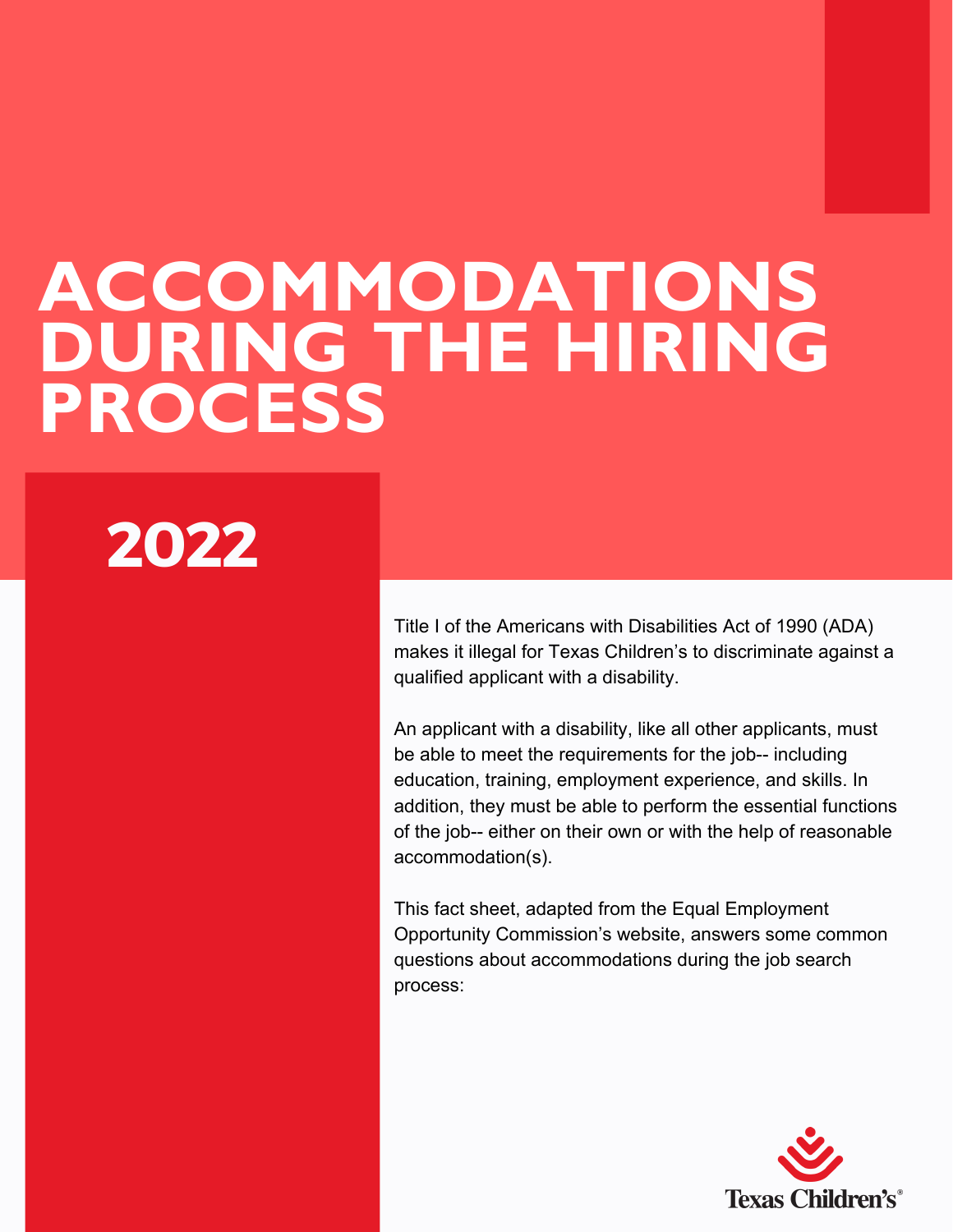# **1**

# Table of Contents

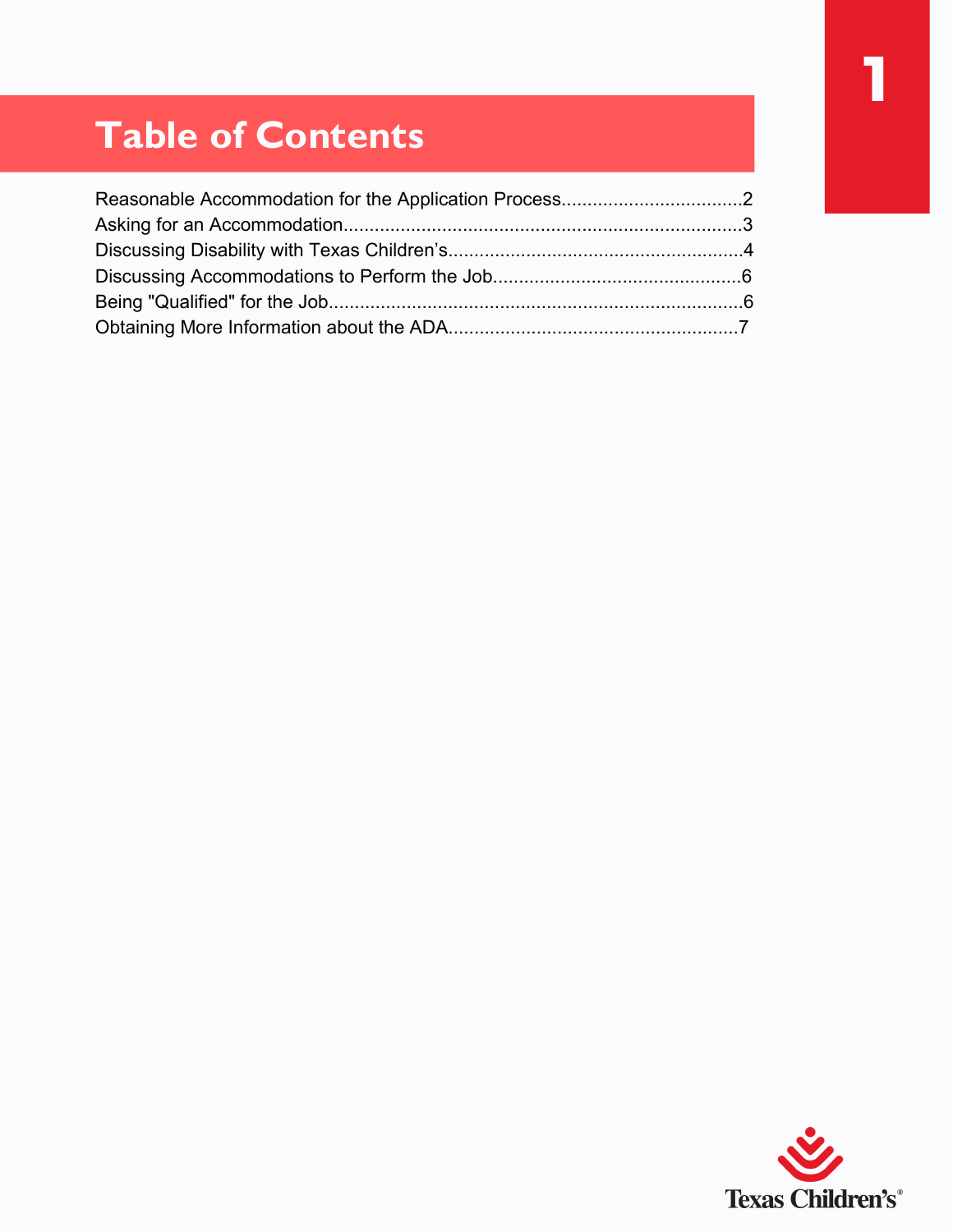# Reasonable Accommodation for the Application Process

# **1. I have a disability and will need an accommodation for the job interview. Is Texas Children's required to provide me with one?**

Yes. We are required to provide reasonable accommodation(s) to enable you to be considered for a job opening. Reasonable accommodation(s) may also be required to enable you to perform a job, gain access to the workplace, and enjoy the benefits and privileges of employment available to employees without disabilities.

# **2. Can Texas Children's refuse to consider me because I require reasonable accommodation(s) to compete for or perform a job?**

No, we cannot refuse to consider you because you require a reasonable accommodation(s) to compete for or perform a job.

### **3. What is considered a reasonable accommodation?**

In general, a reasonable accommodation is any appropriate change or adjustment in the work environment or in the way things are customarily done that enables an individual with a disability to enjoy equal employment opportunities. We do not have to provide a reasonable accommodation if it will cause undue hardship.

### **4. What does undue hardship mean?**

Undue hardship means it is significantly difficult or expensive.

# **5. Can Texas Children's refuse to provide me with an accommodation because it is too difficult or too expensive?**

We do not have to provide a specific accommodation if it would cause undue hardship. If the requested accommodation causes undue hardship, we will consider alternative accommodations that do not.

# **6. What are some examples of "reasonable accommodations" that may be needed during the hiring process?**

Reasonable accommodation(s) can take many forms, and are assessed on a case-by-case basis. Ones that may be needed during the hiring process include (but are not limited to):

- providing written materials in accessible formats, such as large print, braille, or audio files
- providing readers or sign language interpreters
- ensuring that recruitment, interviews, tests, and other components of the application process are held in accessible locations

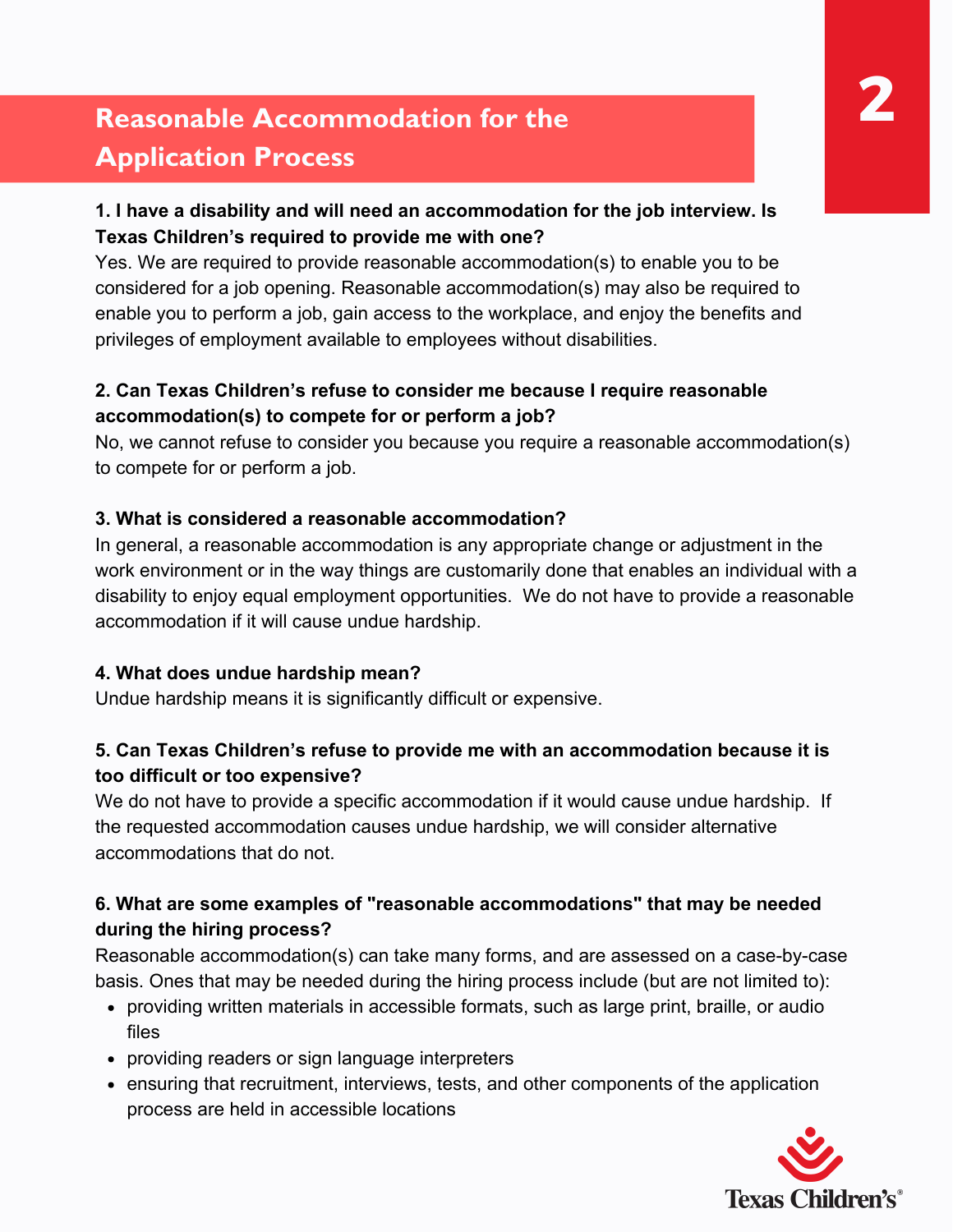- providing or modifying equipment or devices
- adjusting or modifying application policies and procedures.

### **7. If I have a learning disability and need extra time to complete a written test, will Texas Children's modify the way a test is given to me?**

Yes. We may be able to provide testing materials in alternative formats or make other adjustments to tests as an accommodation for you. We will give application tests in a format or manner that does not require use of your impaired skill unless the test is designed to measure that skill.

# **8. When do I have to tell Texas Children's that I need an accommodation for the hiring process?**

It is best to let us know as soon as you realize that you will need a reasonable accommodation for some aspect of the hiring process. We need advance notice to provide many accommodations, such as alternative formats for written documents, and adjusting the time allowed for taking a written test. We may also need advance notice to arrange an accessible location for a test or interview.

# Asking For Accomodations

#### **9. How do I request a reasonable accommodation?**

You may request an accommodation to the application/interviewing process orally or in writing. It may take some time for us to arrange it, so you should give as much notice as possible. You may request an accommodation by calling (832) 824-6721 or by emailing WorkplaceAccomodations@texaschildrens.org.

#### **10. What happens after I request an accommodation?**

We may need to discuss your request more fully in order to understand your disability and why you need an accommodation. You should respond to our questions as quickly as possible and be sure to explain how a proposed accommodation would enable you to participate fully in all aspects of the application/interviewing process. If your disability and need for accommodation are not obvious, we may ask you for reasonable documentation explaining the disability and why an accommodation is needed.

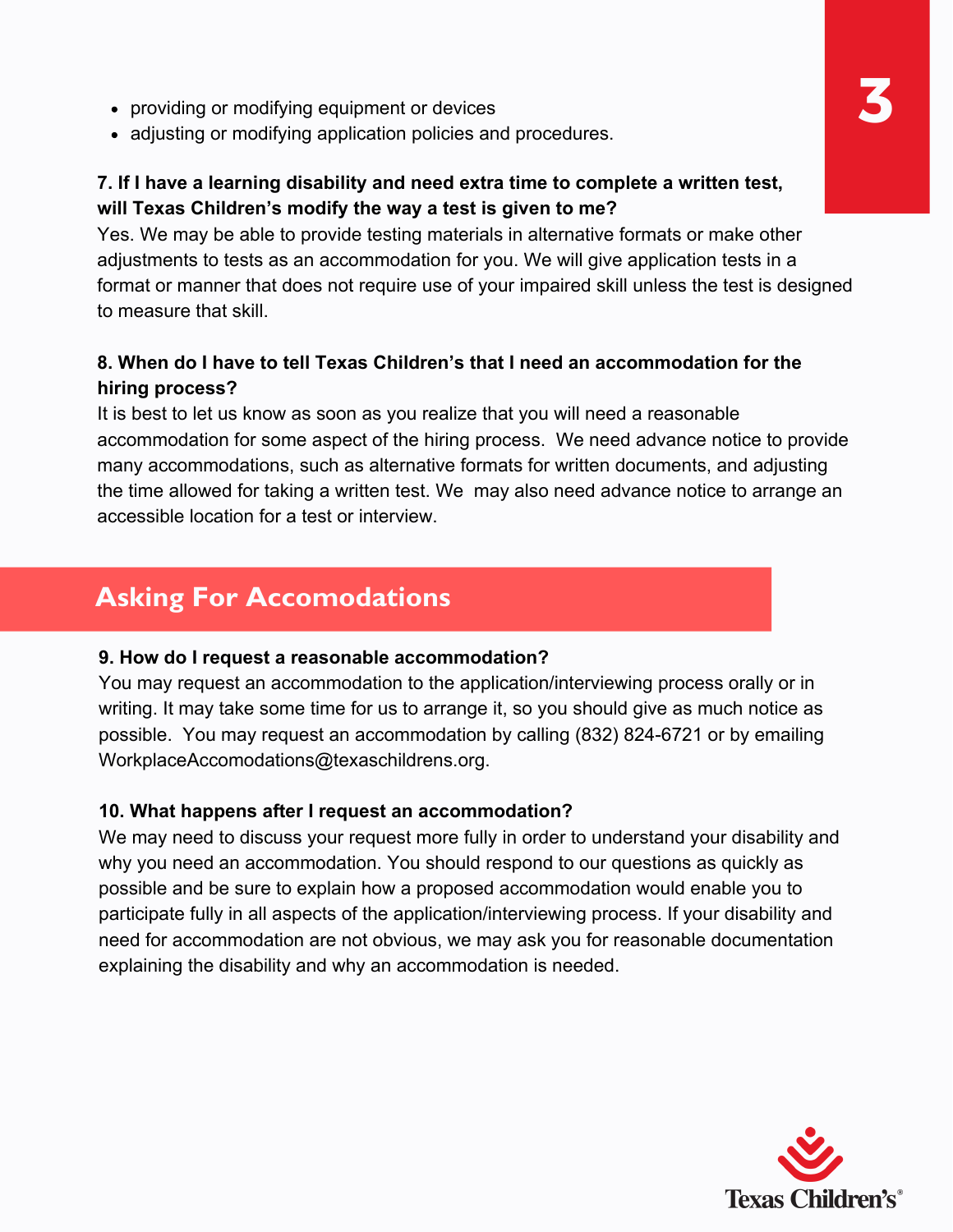# **11. I asked for a specific accommodation, but Texas Children's offered me a 4 different one instead. Do I have to accept it?**

We are required engage with you in an interactive process and to offer an accommodation that will meet your needs. If more than one accommodation meets your needs, then we may choose which one to provide. You cannot insist on a specific accommodation only because it is a personal preference. If our proposed accommodation does not meet your needs, then you need to explain why.

# Discussing Disability with Texas Children's

# **12. What are examples of questions that Texas Children's cannot ask on an application or during an interview?**

Examples of prohibited questions during the pre-offer period include:

- Do you have a heart condition? Do you have asthma or any other difficulties breathing
- Do you have a disability which would interfere with your ability to perform the job?
- How many days were you sick last year?
- Have you ever filed for workers' compensation? Have you ever been injured on the job?
- Have you ever been treated for mental health problems?
- What prescription drugs are you currently taking?

# **13. When can Texas Children's ask me questions like the ones above?**

We can ask all of the questions listed in Question 12, and others that are likely to reveal the existence of a disability, after we extend you a job offer as long we ask the same questions of other applicants offered the same type of job. In other words, we cannot ask such questions only of those who have obvious disabilities. We may also require a medical examination after making a job offer as long as we require the same medical examination of other applicants offered the same type of job.

# **14.Can Texas Children's ask me whether I will need a reasonable accommodation for the hiring process?**

Yes. We can tell all applicants what the hiring process involves (for example, an interview, timed written test, or job demonstration), and then ask whether they will need a reasonable accommodation for this process.

# **15. I have an obvious disability. Will Texas Children's ask me medical questions during an interview?**

We will not ask medical questions about your disability in situations where the disability is visible or when you have voluntarily disclosed a hidden disability.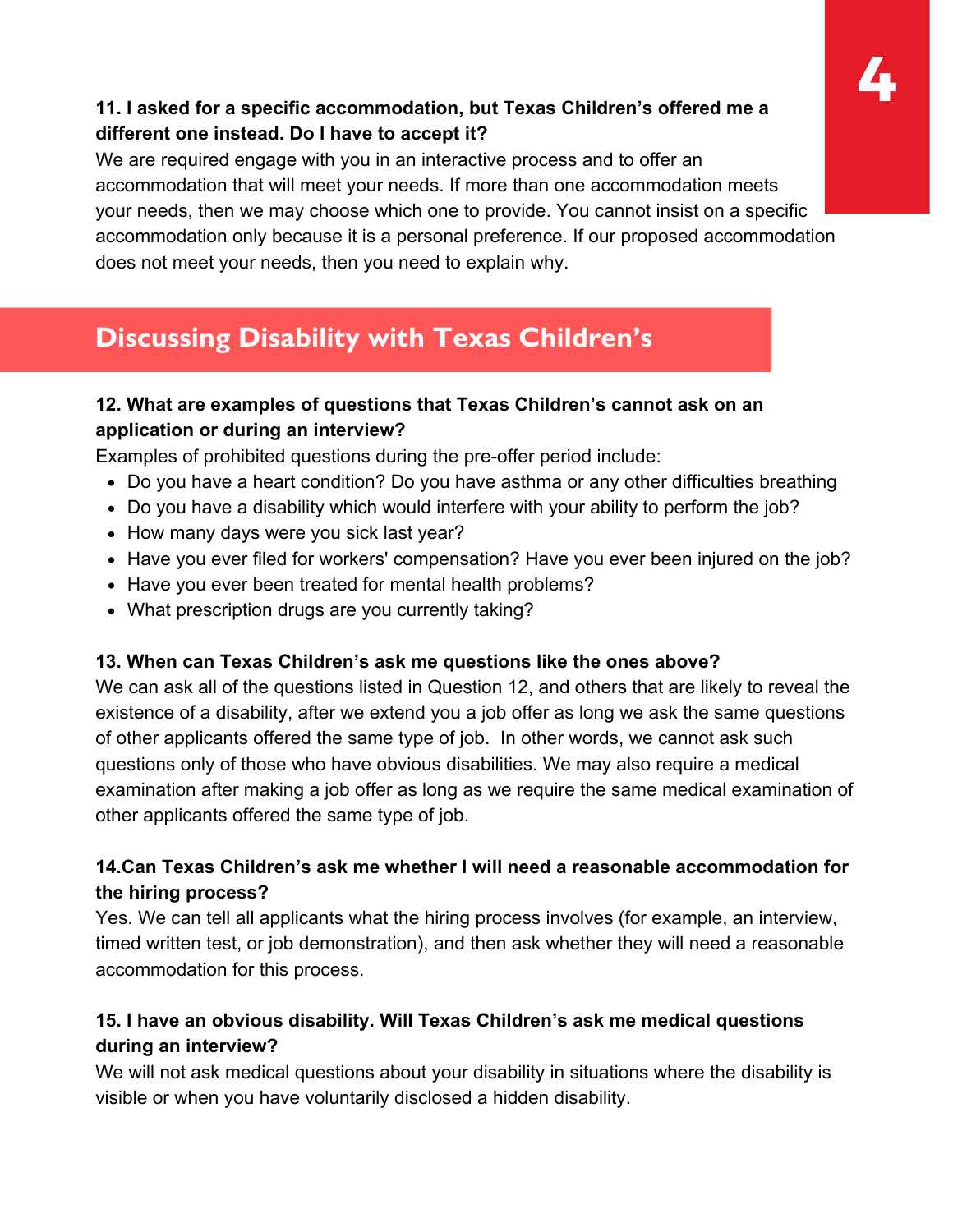# **16. After I receive a job offer, if I am required to take a medical examination in which I reveal that I have a disability, can the job offer be withdrawn?**

We will not withdraw the job offer solely because you revealed you have a disability. We can, however, withdraw the job offer if we find that you are unable to perform the essential functions of the job (with or without reasonable accommodation), or that you pose a significant risk of causing substantial harm to yourself or others.

# **17. During the hiring process, if I give Texas Children's medical information that I do not want anyone else to know about, will Texas Children's keep this information confidential?**

Yes. Texas Children's adheres to the ADA's strict confidentiality requirements. The confidentiality requirements protect both information voluntarily revealed as well as information revealed in response to our written or oral questions or during a medical examination.

Medical information revealed during the hiring process (pre- or post-offer) will be kept confidential, with certain exceptions. We may share medical information with other decisionmakers involved in the hiring process who need it so they can make employment decisions consistent with the ADA. We are permitted to share medical information with the following individuals:

- supervisors and managers may be told about necessary restrictions on the work or duties of an employee and about reasonable accommodations
- first aid and safety personnel may be told if the disability might require emergency treatment
- government officials investigating compliance with the ADA
- state workers' compensation offices, state second injury funds, or workers' compensation insurance carriers.

We may also use the information for insurance purposes.

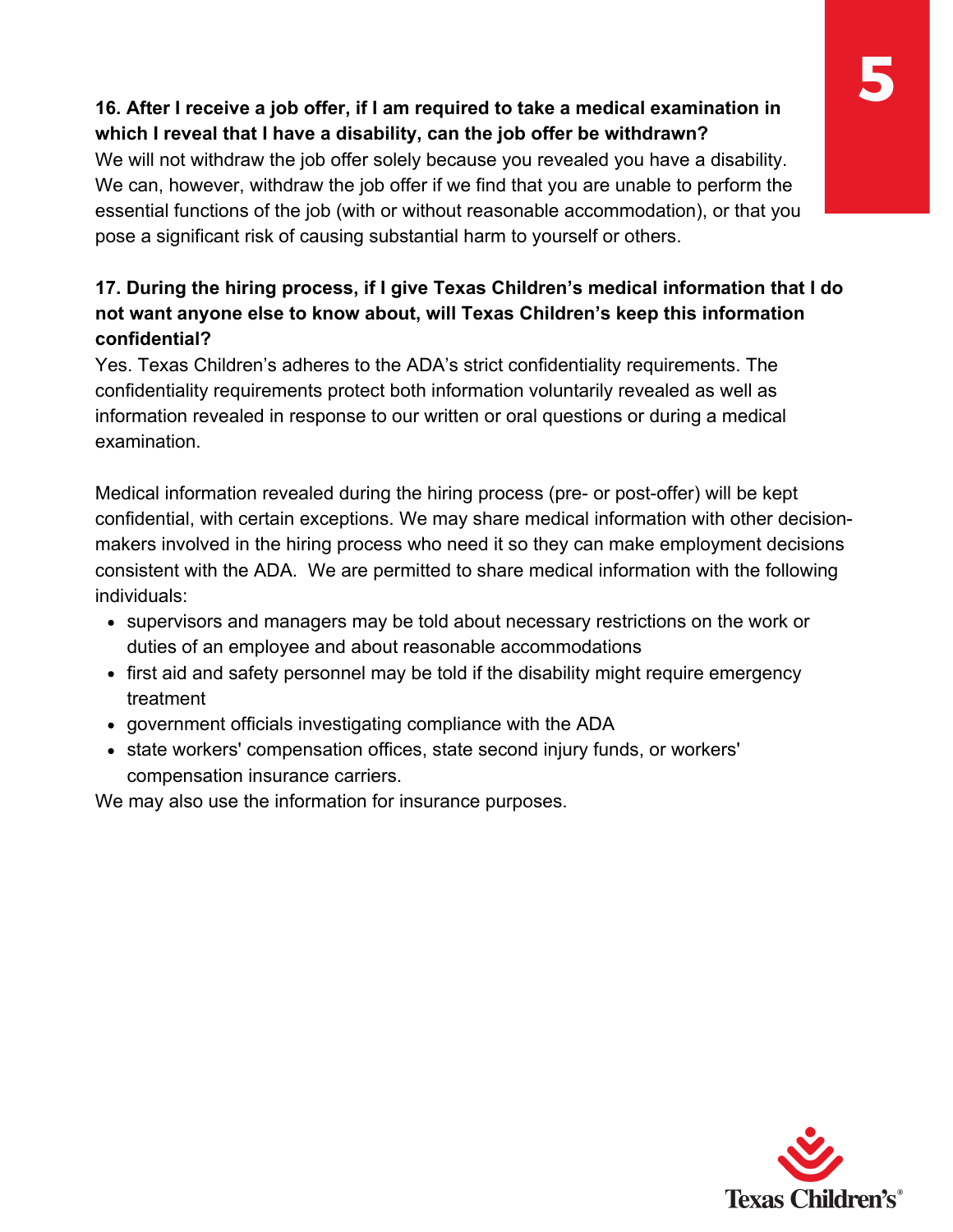# Discussing Accommodations to Perform the Job

### **18. Does Texas Children's ask applicants on an application form or during an interview whether they will need reasonable accommodation to perform the job?**

If we know that an applicant has a disability, and it is reasonable to question whether the disability might pose difficulties for the individual in performing a specific job task, then we may ask whether the applicant would need reasonable accommodation to perform that task. If the applicant indicates that accommodation(s) will be necessary, then we may ask what accommodation is needed.

# **19. Do I have to tell Texas Children's during the application process that I might need an accommodation to perform the job?**

No. You are not required to inform us about the need for a reasonable accommodation at any specific time, so this information need not be volunteered on an application form or in an interview. Determining the best moment to tell us about the need for reasonable accommodation on the job is a personal decision.

Sometimes, applicants are not aware they may need a reasonable accommodation until they have more information about the job, its requirements, and the work environment. Some applicants choose to disclose during the application process after they better understand the job and its requirements. Others choose to wait until they have a job offer.

# Being "Qualified" for the Job

# **20. What if my disability prevents me from performing some job duties?**

We are not required to hire you if you are unable to perform all the essential functions of the job, even with reasonable accommodation. However, we cannot reject you only because the disability prevents you from performing minor duties that are not essential to the job.

# **21. Can Texas Children's refuse to hire me because it believes that my disability makes it unsafe for me to perform a job?**

We can refuse to hire you if your disability poses a significant risk of substantial harm to you or others. If we have such concerns, we will seek appropriate information to assess the level of risk and the nature of the harm. This may include asking questions about prior work experience and requesting specific information from your doctor related to health and safety. We will also consider whether a risk can be eliminated or reduced to an acceptable level with a reasonable accommodation.